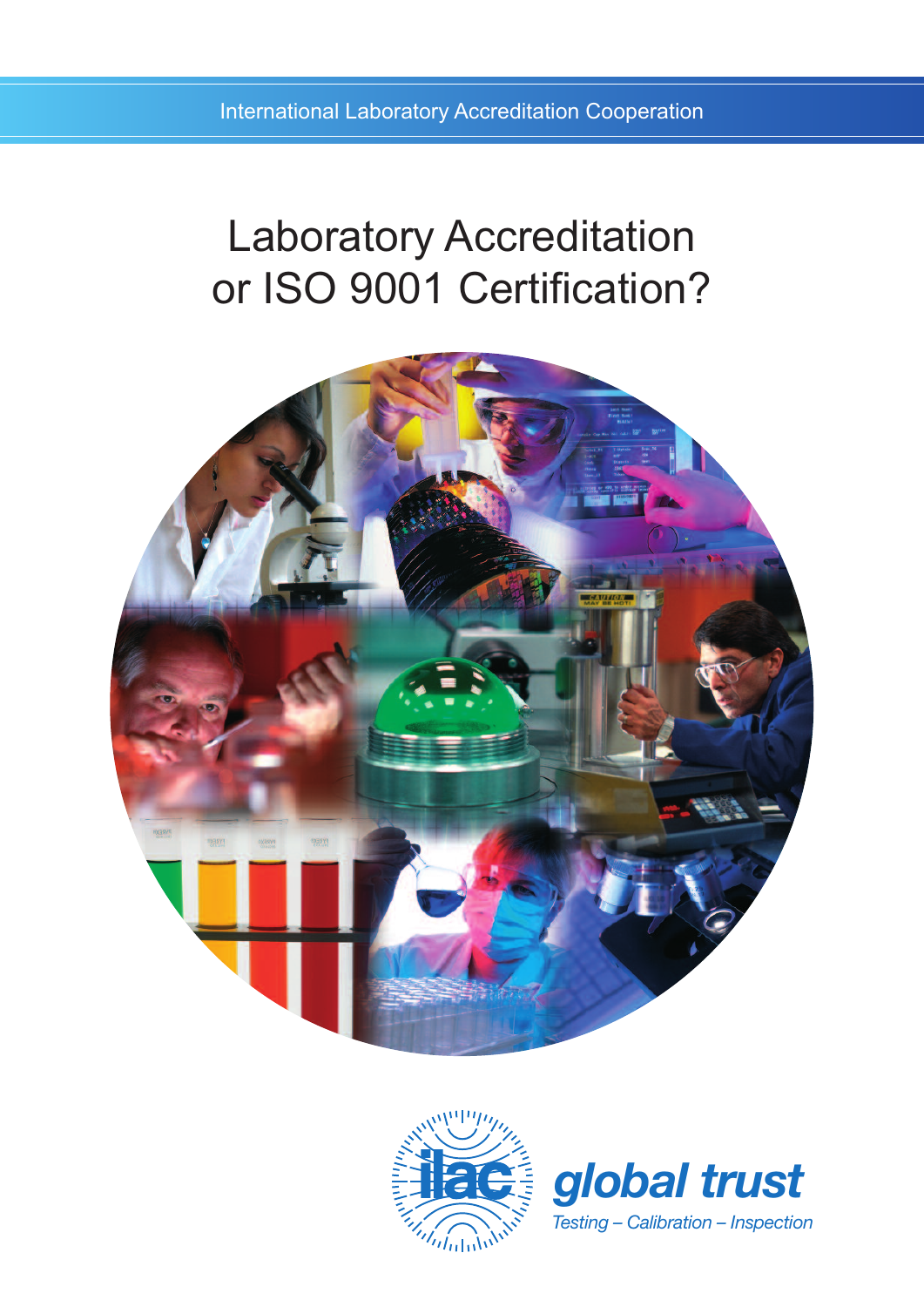# **Laboratory Accreditation or ISO 9001 Certification?**

When selecting a supplier to fulfill your testing, calibration or measurement needs, you need to be sure that they can supply you with accurate and reliable results.

The technical competence of a laboratory depends on a number of factors including:

- the qualifications, training and experience of the staff
- the right equipment appropriately calibrated and maintained
- adequate quality assurance and quality control procedures
- appropriate sampling practices
- sound testing/inspection procedures
- accurate recording and reporting of data
- appropriate testing environment

Whilst a laboratory can reassure you that they have the above attributes, or you can attempt to evaluate the service yourself, neither provides you with confidence that you have selected a technically competent service.





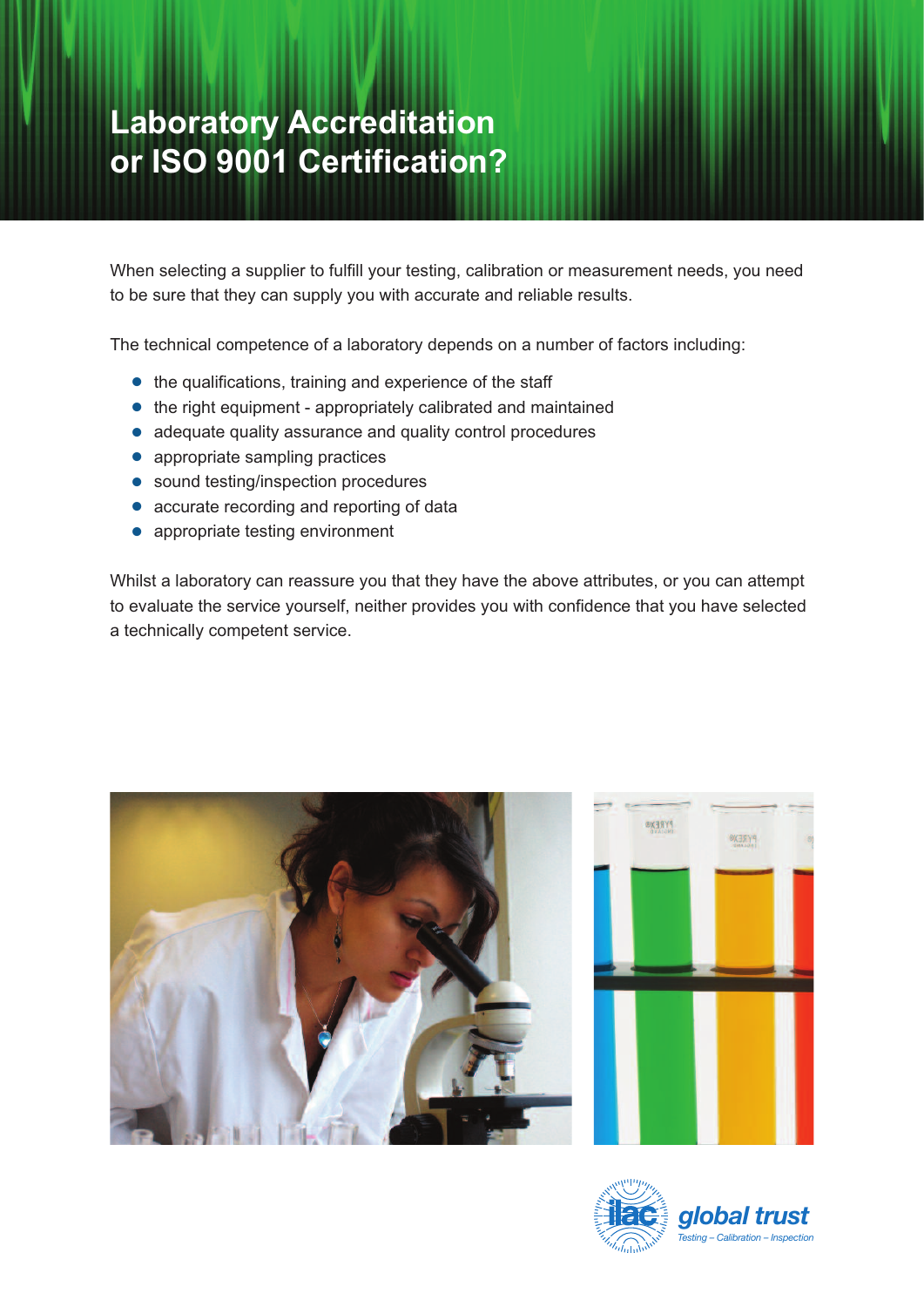# **What if the Laboratory has ISO 9001 Certification?**

Laboratories can be audited and certified to an international management systems standard called ISO 9001. This standard is widely used in manufacturing and service organisations to evaluate their system for managing the quality of their product or service.

Whilst effective as a management evaluation tool, ISO 9001 does not evaluate the technical competence of a supplier. This means that the evaluation of a supplier against ISO 9001 does not assure you or your customers that the test, inspection or calibration data are accurate and reliable.



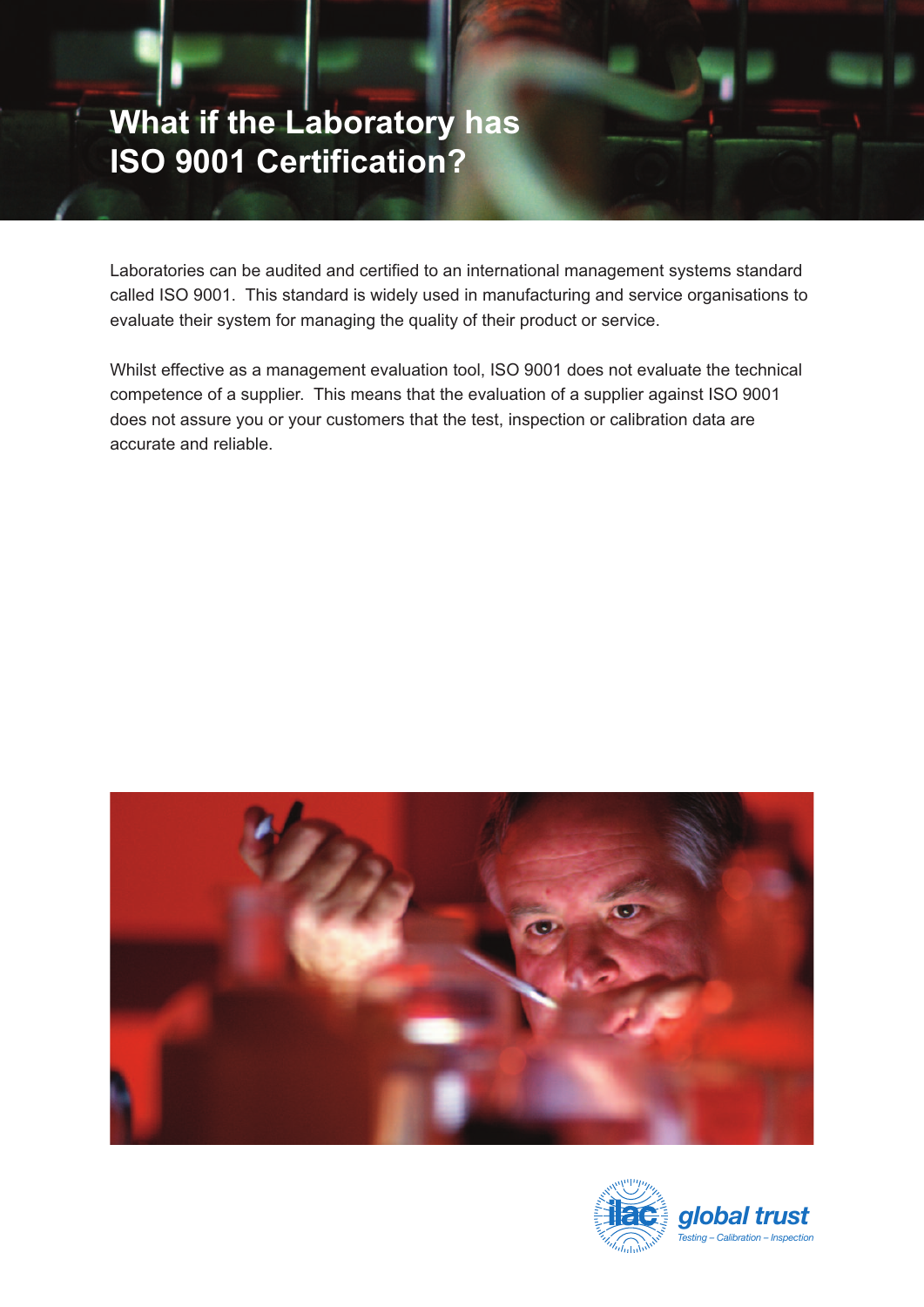## **How then can you be sure that a Laboratory is technically competent?**

Throughout the world, many countries now rely on a process called Laboratory Accreditation as a means of independently evaluating laboratory competence.

Unlike ISO 9001 certification, laboratory accreditation uses criteria and procedures specifically developed to determine technical competence. Specialist technical assessors conduct a thorough evaluation of all factors in a facility that affect the production of technical data. The criteria are based on an international standard called ISO/IEC 17025, which is used for evaluating laboratories throughout the world. This standard specifically addresses factors relevant to a laboratory's ability to produce precise, accurate test and calibration data, including:

- $\bullet$  technical competency of staff;
- validity and appropriateness of the methods;
- traceability of measurements and calibrations to national standards;
- appropriate application of measurement uncertainty;
- suitability, calibration and maintenance of test equipment;
- the testing environment:
- sampling, handling and transportation of test items;
- quality assurance of test, inspection or calibration data.

Laboratory accreditation also covers the relevant quality systems elements addressed in ISO 9001 certification. To ensure continued compliance, accredited facilities are regularly re-examined to ensure they maintain their standards of technical expertise. These facilities may also be required to participate in regular proficiency testing programs or inter laboratory comparisons as an on-going demonstration of their competence.

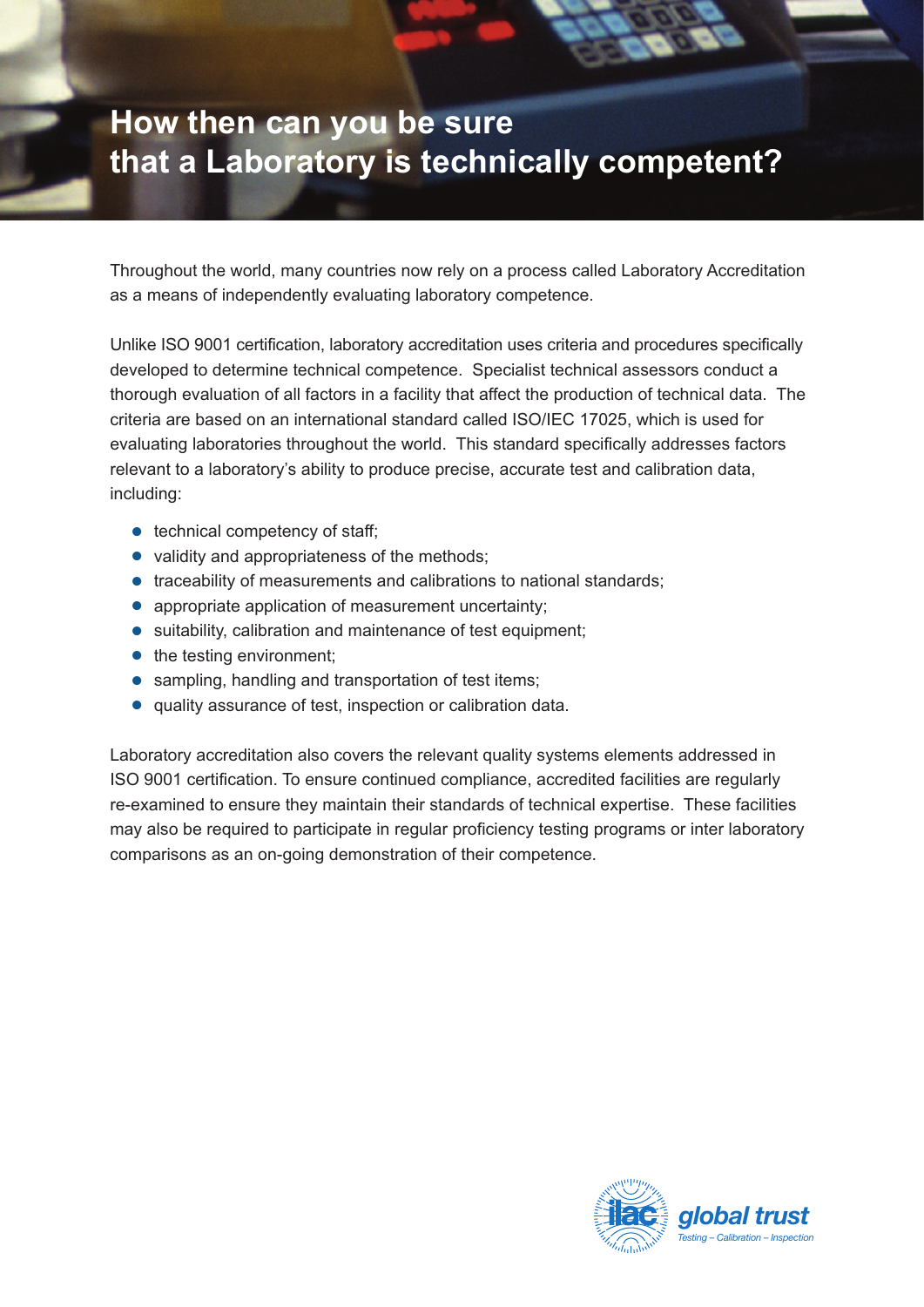#### **How can you tell if a Laboratory is accredited?**

Accredited laboratories usually issue test or calibration reports bearing some type of logo or endorsement indicating their accreditation. You should also check with the laboratory as to what specific tests or measurements they are accredited for, and for what ranges or uncertainties. This is normally specified in their *Scope of Accreditation,* which may be supplied by the laboratory upon request.

Accreditation bodies in many countries publish lists or directories of the laboratories they have accredited, together with laboratories' contact details and information on their testing capabilities. If necessary, you can contact the accreditation body and find out whether there are any accredited laboratories that can perform the tests or calibrations you require.

To find out if your country has one or more laboratory accreditation bodies, try contacting your national standards body or your ministry for industry or technology. Alternatively, if you have access to the internet, you can visit the website of the International Laboratory Accreditation Cooperation (ILAC) at **www.ilac.org** and use the directory of laboratory accreditation bodies available on this website. You will also find directories of accredited laboratories for certain countries on this website.





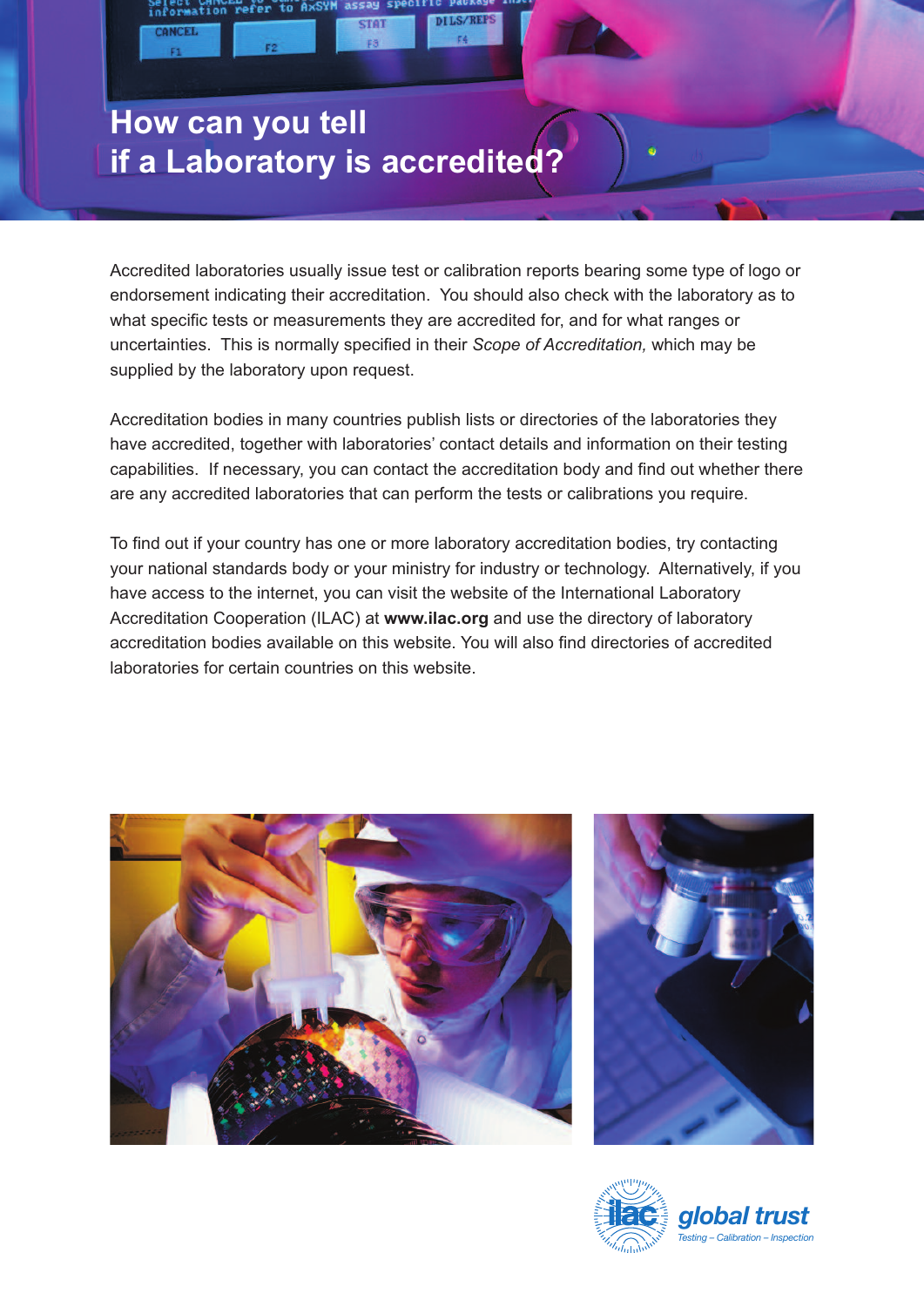#### **What about data from overseas Laboratories?**

Many countries around the world have one or more organisations responsible for the accreditation of their nation's laboratories. Most of these accreditation bodies have now adopted ISO/IEC 17025 as the basis for accrediting their country's testing and calibration laboratories. This has helped countries employ a uniform approach to determining laboratory competence. It has also encouraged laboratories to adopt internationally accepted testing and measurement practices, where possible.

This uniform approach allows countries to establish agreements among themselves, based on mutual evaluation and acceptance of each other's laboratory accreditation systems. Such international agreements, called *Mutual Recognition Arrangements* (MRAs), are crucial in enabling test data to be accepted between these countries. In effect, each partner in such arrangements recognises the other partner's accredited laboratories as if they themselves had undertaken the accreditation of the other partner's laboratories.

Some 45 laboratory accreditation bodies have now signed a multi-lateral mutual recognition arrangement, called the *ILAC Arrangement,* which greatly enhances the acceptance of data across the national borders of the signatory countries. Full details for the ILAC Arrangement and the list of signatories can be found on the ILAC website at **www.ilac.org.**

This developing system of international arrangements between accreditation bodies has enabled accredited laboratories to achieve a form of international recognition, and allowed data accompanying exported goods to be more readily accepted on overseas markets. This effectively reduces costs for both the manufacturer and the importers, as it reduces or eliminates the need for products to be retested in another country.

Countries without viable accreditation systems can seek to have their laboratories accredited by established accreditation systems, so that their test data and associated goods can be accepted on foreign markets. These countries can also endeavour to develop their own accreditation system based on the structure and experience of established systems.

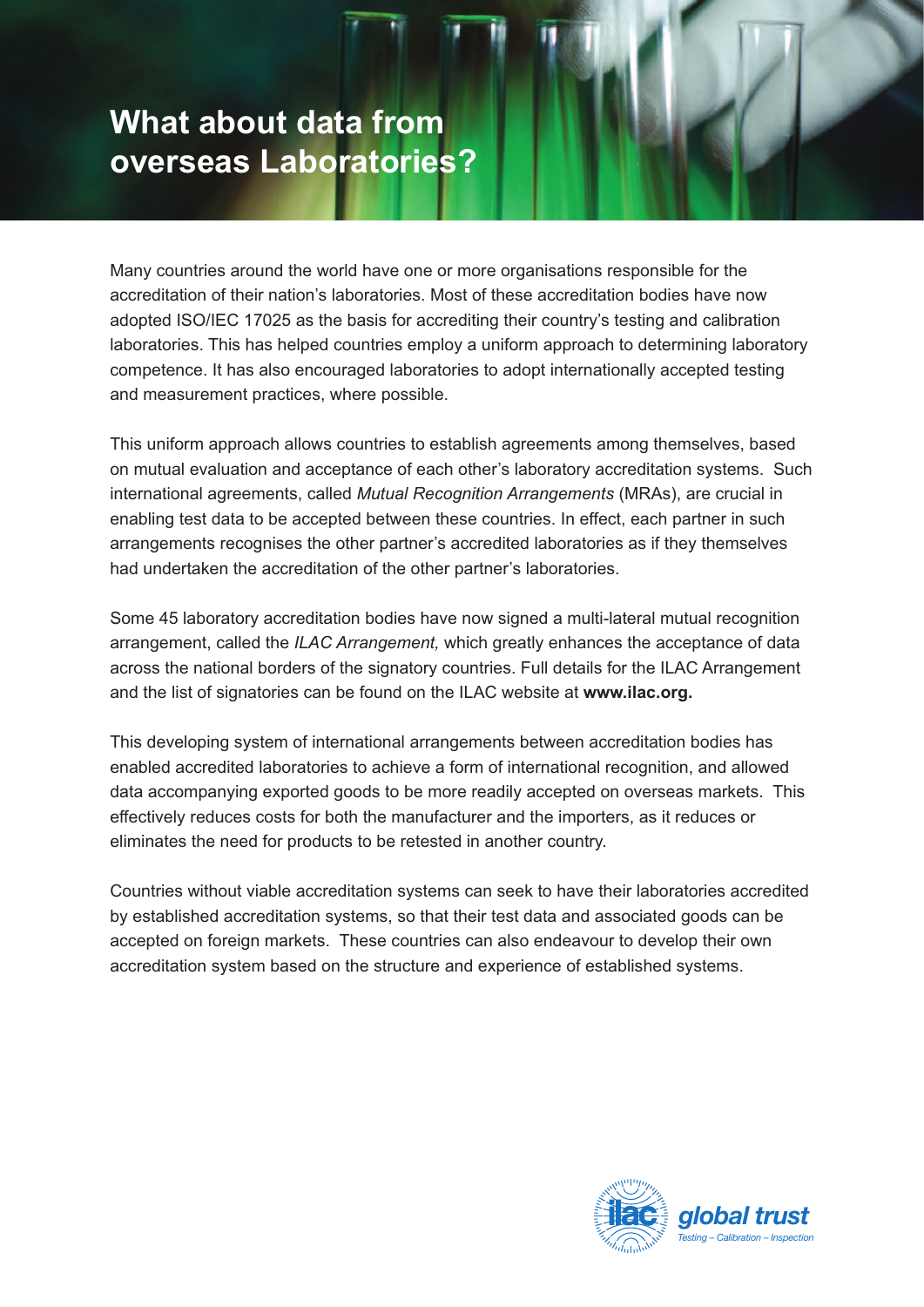### **Conclusion**

There are differences between the purpose, criteria and emphasis of the ISO 9001 quality system standards and those of the accreditation standard, ISO/IEC 17025.

For laboratories concerned with demonstrating technical competence underpinned by a quality system, ISO/IEC 17025 is the appropriate standard. Similarly, suppliers seeking competent testing facilities should ensure that those facilities are accredited to ISO/IEC 17025, with a scope of accreditation appropriate for the testing or calibration required.

A testing facility accredited to ISO/IEC 17025 may want, for other reasons, to also maintain a certified ISO 9001 management system. For example, many laboratory-based organisations undertake activities additional to the generation of test, measurement and calibration data. Laboratory accreditation does not address these ancillary activities of a laboratory. If an organisation's quality system covers non-testing functions such as accounting, marketing, information services, education etc, it may be necessary or desirable to seek to have such activities recognised through an ISO 9001 certification process.

#### **Where can I get more information?**

For more information on laboratory accreditation, you can contact your local ILAC member. ILAC members in each country can be found in the Directory on the website of the International Laboratory Accreditation Cooperation (ILAC) at **www.ilac.org**